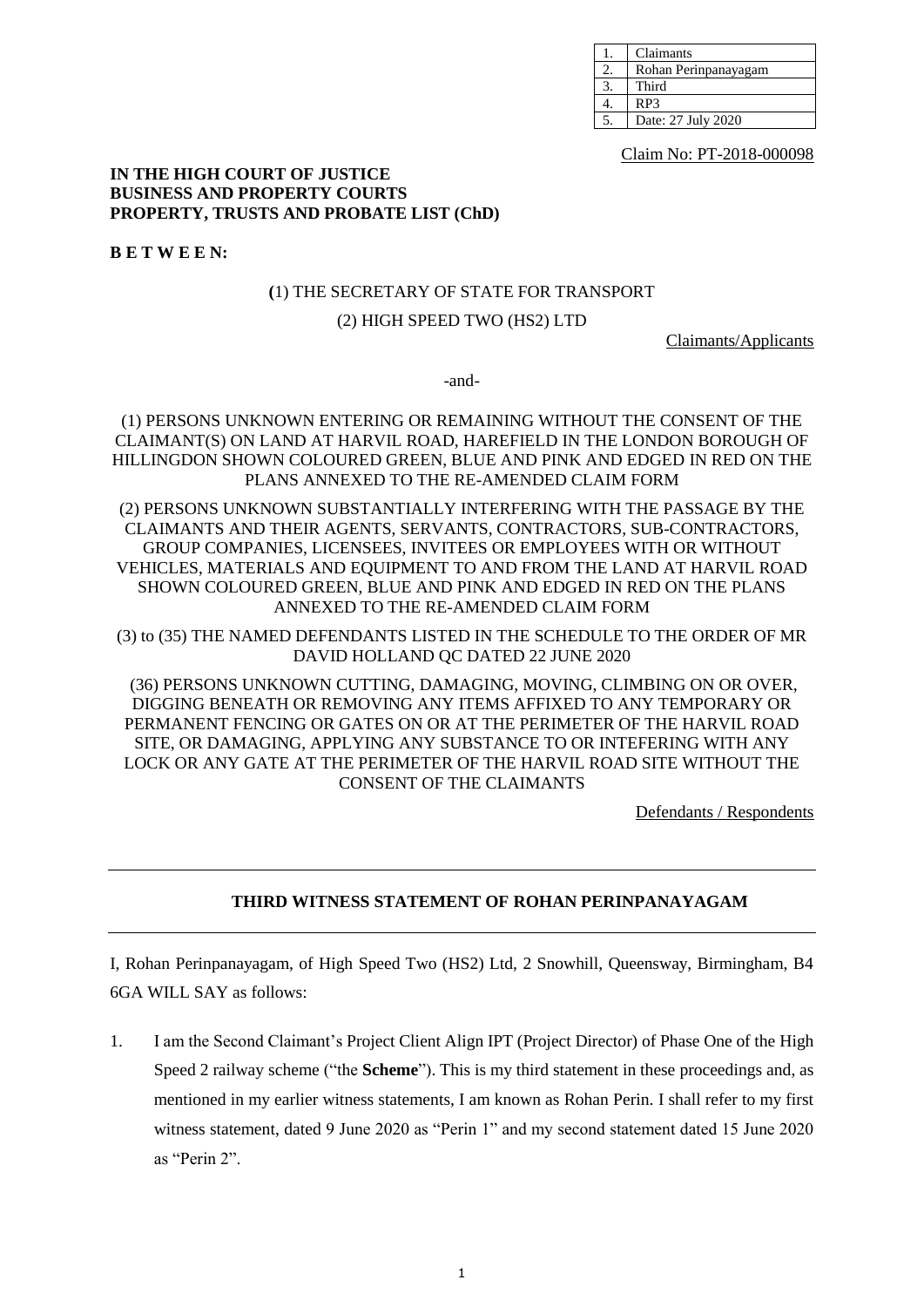| Claimants            |
|----------------------|
| Rohan Perinpanayagam |
| Third                |
| RP3                  |
| Date: 27 July 2020   |

- 2. I make this statement, in support of the Claimants' application dated 15 June 2020 known as the **"Substantive Amendment Application"**. The purpose of this Statement is to:
	- (i) Provide a short reply to some of the matters which have arisen in the evidence in response to the Substantive Amendment Application which has been filed by two of the named Defendants and in accordance with the directions given by Mr David Holland QC at the first hearing of the Substantive Amendment Application on 22 June 2020 during which Mr Holland QC extended the 21 May 2020 Order (referred to in Perin 2 as the "2020 Injunction") both in time and geographically to include the land referred to as "the Additional Land" in Perin 2. I shall refer to the order of Mr Holland dated 22 June 2020 as the "**Current Injunction".** For the interests of clarity, the hearing on the 22 June 2020 was primarily listed as the Return Date for the hearing of the Claimants' earlier Extension Application. That Extension Application has, for all intents and purposes now been superseded by the Substantive Amendment Application.
	- (ii) Provide further information / explanation in respect of some matters which are related to matters raised by the named Defendants and / or to expand on the evidence set out in my second statement including to provide more detail in relation to the temporary stopping up and diversion of U34 mentioned at paragraph 27 of Perin 1 and paragraphs 29.4 and 29.5 of Perin 2.
	- (iii) Provide an update in relation to the Council's proceedings relating to adjoining land.
- 3. The contents of this statement are from matters that are within my own knowledge, knowledge gained from my review of the Claimants' documents in relation to this matter and various other sources of information which are stated. Where I state matters within my own knowledge, they are true to the best of my knowledge and belief. Where I state matters from other sources, I believe them to be true. There is now shown to me a paginated clip of documents which I exhibit hereto as RP3. Page numbers without qualification refer to that exhibit.
- 4. At the time of drafting this Statement:
	- (i) in opposition to the Substantive Amendment Application, evidence has been received from Ms Green (D3) by way of a third witness statement dated 13 July 2020 which I shall refer to as "Green 3" and Mr Keir (D4) by way of an unsigned and undated witness statement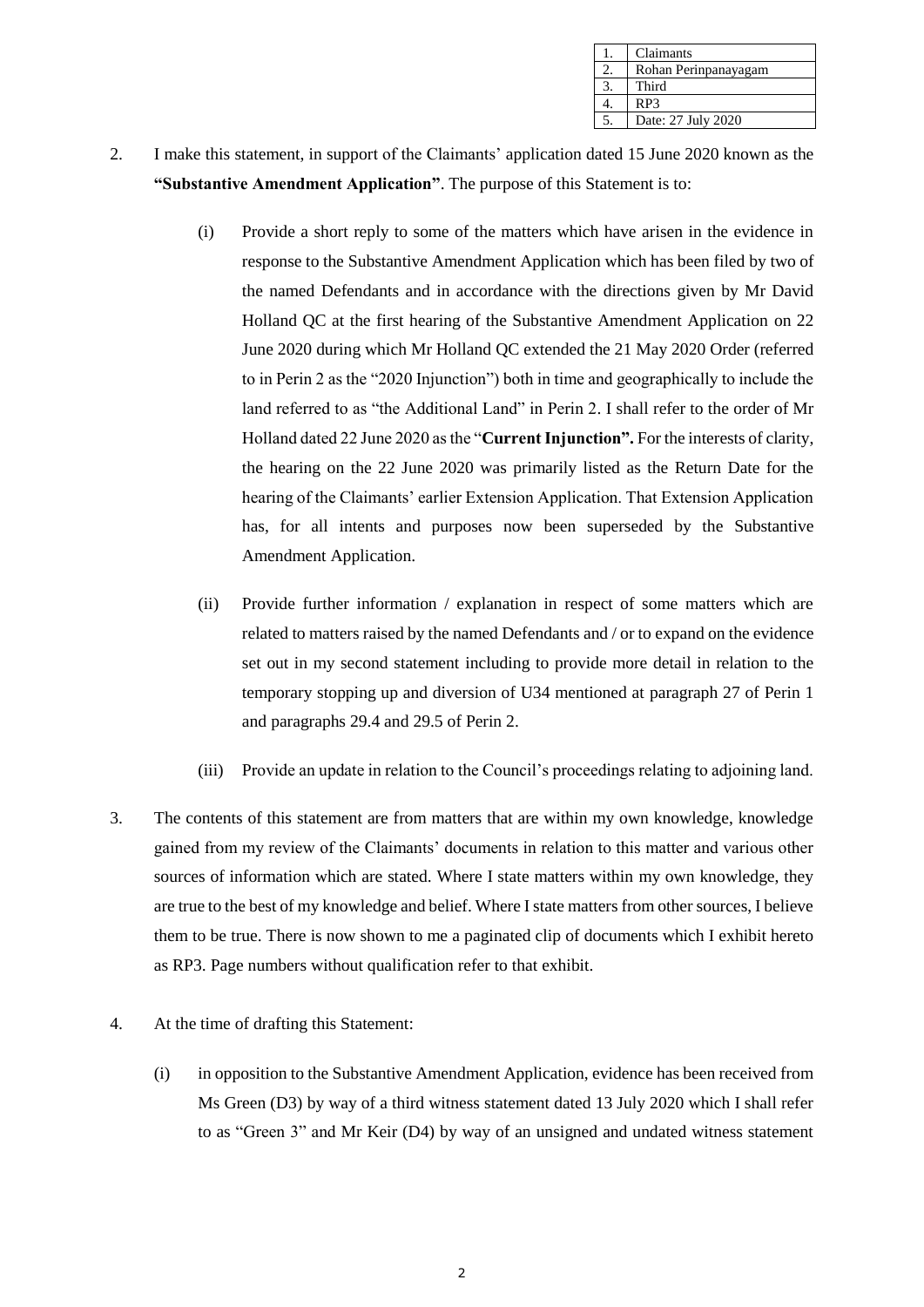| Claimants            |
|----------------------|
| Rohan Perinpanayagam |
| Third                |
| RP3                  |
| Date: 27 July 2020   |

which I shall refer to as "Keir 2" and which I understand was received by the Claimants' solicitors on 13 July 2020.

- (ii) I understand that Ms Green also submitted a second witness statement dated 17 June 2020 shortly before the last hearing on 22 June 2020 which I shall refer to as "Green 2".
- (iii) I understand that Ms Pitwell (D28) also filed an unsigned and undated 'Defence Statement" in advance of the hearing on 22 June 2020.
- 5. I do not propose to comment in detail or comment on every point raised by the defendants. Some points are to be covered by Mr Jordan in his third witness statement (which I have seen in draft). Points about the broader merits or disadvantages of HS2 are not, I understand, relevant for the purposes of these proceedings. Therefore, to confirm, where I have not commented on any specific points raised by the defendants, that should not be taken to indicate that the Claimants agree to what is being asserted.
- 6. Instead, I seek to provide the Court with some background in relation to some points which have been raised by the defendants in the event that the Court finds this helpful.

#### **Council's Proceedings**

- 7. Since these proceedings were last before the Court on 22 June 2020, the Council's application for an injunction has been heard and decided (referred to at paragraphs 31 and 73 of the first witness statement of Ms Shona Jenkins at paragraph 36 of Perin 2).
- 8. In short, the Council has obtained an injunction over land adjoining the Harvil Road Site against both persons unknown and some named individuals, some of whom are common to these proceedings. I exhibit a copy of the order made at that hearing (**pp. 1 – 8** of RP3) as well as the notes of the hearing and judgment taken by one of the Second Claimant's inhouse trainee solicitors who observed the remote hearing of the application (**pp. 9 - 23** of RP3). It is my understanding that the Council's land is public land. I note from the hearing notes at **p. 12** of RP3 that Mr Woolf, Counsel for the Council in that application confirms that consent from the Council is not required to enter onto that land.

## **Temporary stopping up and diversion of U34 and Dews Lane**

9. As has been explained previously, parts of a footpath known as Footpath U34 have been temporarily closed and diverted pursuant to section 3 and Schedule 4, Part 2 of the High Speed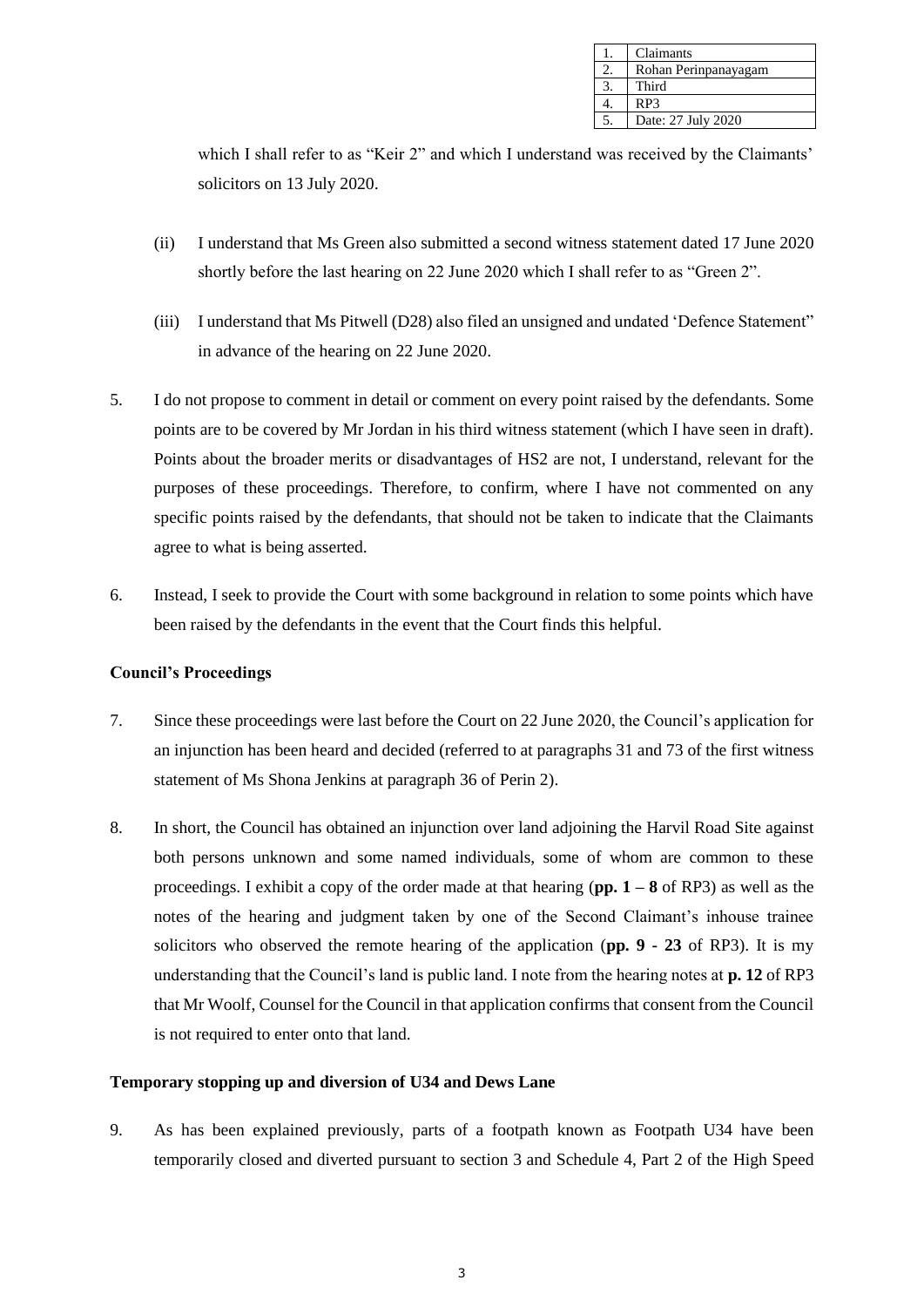| Claimants            |
|----------------------|
| Rohan Perinpanayagam |
| Third                |
| RP3                  |
| Date: 27 July 2020   |

Rail (London – West Midlands) Act 2017 (the **"Act"**). The procedure for temporarily interfering with the footpath depends on whether the part of the footpath being temporarily interfered with is specified in Table 3 of Schedule 4 of the Act.

- 10. In very brief terms, if the section of the footpath does fall within Table 3, consultation only with the Council is required in relation to the stopping up of that section. If, however, the section of the footpath is not specified in Table 3, consent (not to be unreasonably withheld) is required in relation to the temporary interference.
- 11. For ease of reference, I exhibit annotated extracts of the deposited plans, being Sheet 2-01 and Sheet 2-04 at **pp. 24- 25** of RP3**.** The sections of U34 which have been temporarily closed and diverted are the parts roughly marked by green and orange colouring:
	- (i) the green colouring reflects those sections of the footpath which do fall within Table 3 and so for which consultation only was required. I confirm that the Council was consulted in respect of the temporary interference in relation to those parts of U34; and
	- (ii) the orange colouring reflects the section of the footpath which falls outside of Table 3 and for which consent was required from the Council. The closure of the 'orange' part of U34 to the south of Dews Lane ("the Orange Section") had been opposed during the 2019 Possession Proceedings referred to at paragraphs 15-20 of Jenkins 1. It was held by Mr David Holland QC in those proceedings that the temporary stopping up had been lawfully exercised and that the Second Claimant was entitled to possession of the Orange Section.
- 12. In relation to the Orange Section, the original diversion was along Dews Lane which abuts the public highway on the east side of the Lane and the Council's land at the west end of the Lane. As explained at paragraphs 30-35 of Perin 2, Dews Lane was closed on 22 May 2020 following the Second Claimant taking temporary possession of it in accordance with its statutory powers.
- 13. Prior to the closure of Dews Lane, it was necessary to re-divert the original diversion (over Dews Lane) in anticipation of its closure. An alternative (albeit I accept longer) diversion was put in place diverting members of the public away from Dews Lane and up Harvil Road turning to the west over Harefield Moor as indicated on the plan at **p. 26** of RP3. There is a signage scheme in place in relation to the alternative diversion of U34. It is fit for purpose, well signed on the ground and is free of defects.
- 14. I understand that there has been an assertion that a condition of the closure of the Orange Section of U34 imposed by the Council was that the diversion was to run along Dews Lane. This is not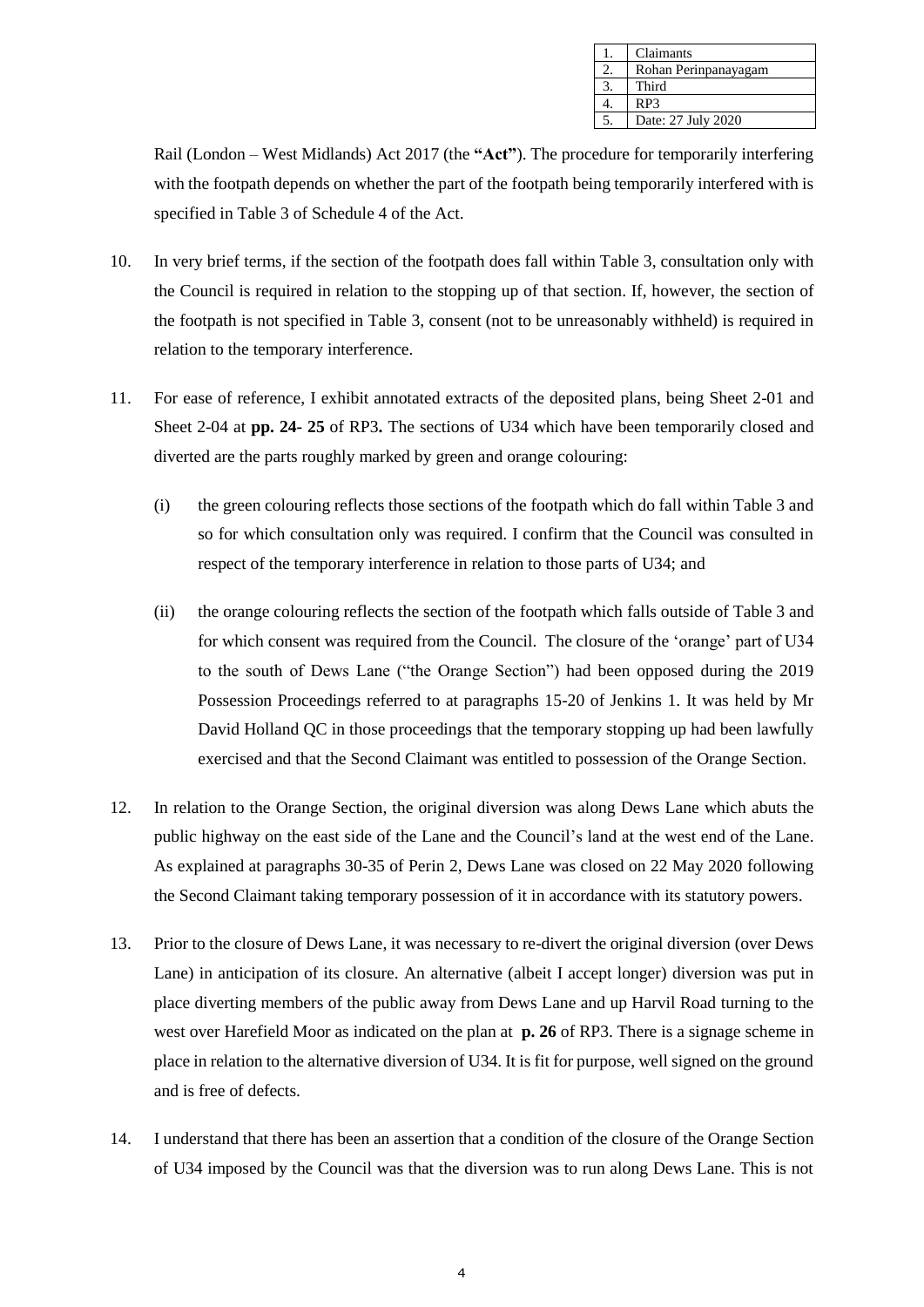| Claimants            |
|----------------------|
| Rohan Perinpanayagam |
| Third                |
| RP3                  |
| Date: 27 July 2020   |

accepted. It is accepted that in providing its consent to interfere with the Orange Section, the Council made the following comment:

Consultation with Joel Sykes, with regard to the diversion route. Please ensure diversion route along Dews Lane is well signed, as the lane appears to be privately maintained, please ensure it is fit for purpose as a diversion route (free from defects) for use by the public, traffic flow and pedestrian safety should also be considered as the public can not be separated from the lane. HS2 should ensure notification takes place with residents and businesses along Dews Lane prior to the temporary diversion.

- 15. HS2's position is that the Council's requirement for the original temporary closure of footpath U34 required a properly signposted diversion that was fit for purpose, not that the diversion had to be and remain along Dews Lane. In any case, if the Council is not satisfied with the replacement Diversion that has been put in place, my understanding is that the Council would have enforcement powers it could use – but the failure to comply with conditions for the closure of U34 in the first place would not automatically be for U34 to be re-opened as a footpath.
- 16. In any event, it is not the diversion route for which the Claimants' seek consent when applying to the Council to temporarily interfere with highways under the Act. The application and therefore consent which follows relates to interference with highways, in this case the Orange Section of U34. The Council's consent to that interference has been obtained and the Orange Section stopped up accordingly.
- 17. For the avoidance of doubt:
	- (i) The re-diverted diversion has been in place since 20 May 2020 and we have not received any complaint from the Council in relation to it as far as I am aware; and
	- (ii) Dews Lane is not a highway and so an application under the Act could not and did not need to be made in relation to the closure of Dews Lane. Dews Lane has been closed following the Second Claimant taking temporary possession of it pursuant to section 15 and Schedule 16 of the Act as indicated in Perin 2.
	- (iii) I would also wish to emphasise that there are no open footpaths at the other side of Dews Lane (i.e. at the end of Dews Lane furthest from the Harvil Road). Any pedestrian who walked down Dews Lane would therefore have no onward public right of way that they could use to go any further. As I have previously explained, adjoining land-owners and their visitors are given access licenses to use Dews Lane to access those properties.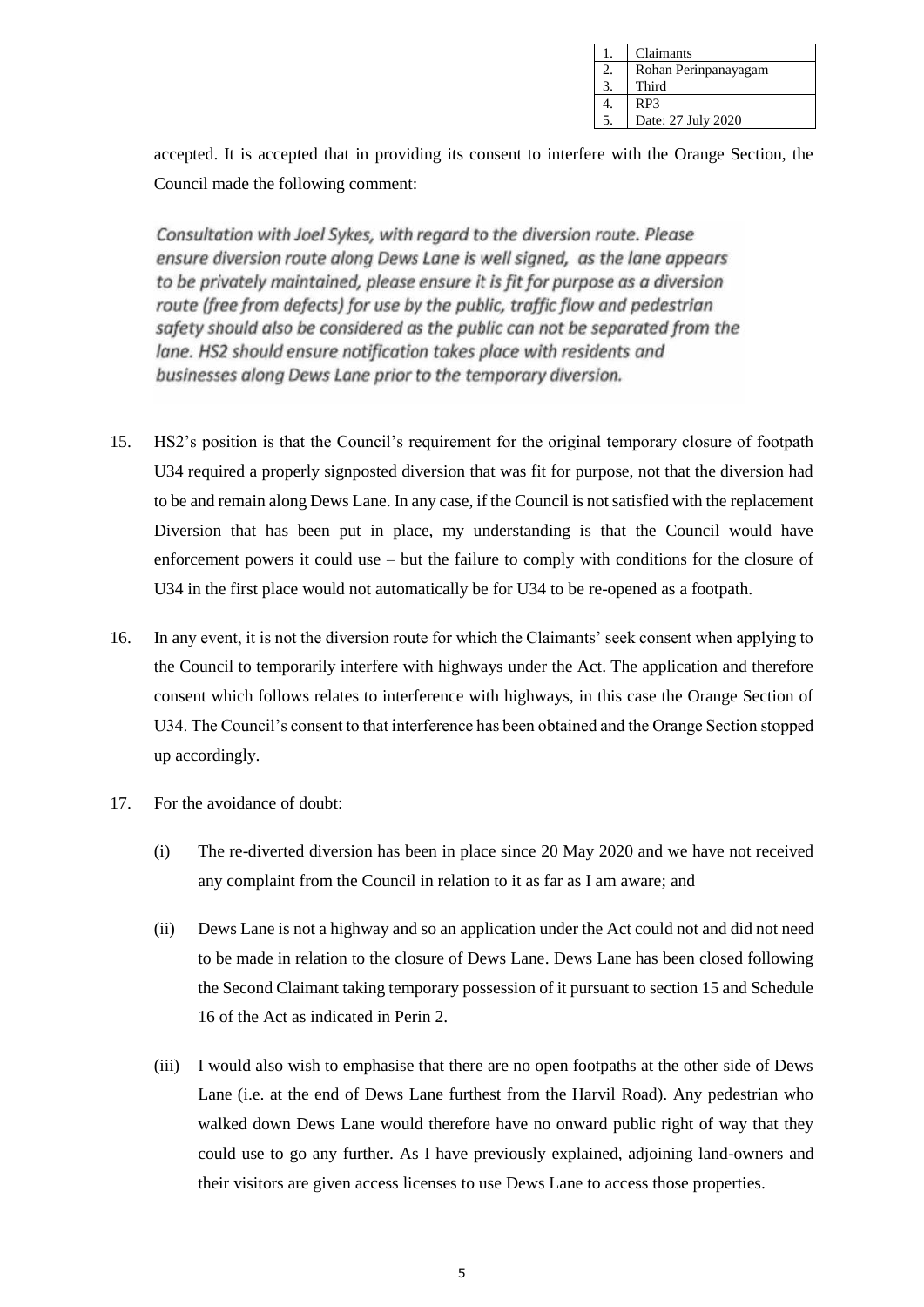| Claimants            |
|----------------------|
| Rohan Perinpanayagam |
| Third                |
| RP3                  |
| Date: 27 July 2020   |

#### **Environmental Concerns**

- 18. Each of the statements filed by those named defendants raise a number of environmental concerns and I addressed those generally at paragraphs  $7 - 11$  of Perin 1 and paragraphs 55-59 of Perin 2.
- 19. Whilst I understand the concerns relating to the environment are not relevant to the issues to be determined by the Court in considering the Substantive Amendment Application, the Claimants do take seriously allegations that works are being undertaken without necessary consents being in place. That is not the case. In order to be helpful, I exhibit to this statement consents relating to some of the issues to which the defendants appear to take issue with, such as the load test piling works (relevant to the issues raised by Ms Green in respect of the water aquifer) works in areas known for the bat species. These consents are:
	- (i) The Environment Agency's consent to the load test piling works (**pp. 27 - 96** of RP3). **(**The consent which was exhibited to my first witness statement at **pp. 9-18** of RP1 was for the investigative works, rather than the actual piling activities themselves).
	- (ii) Licence permitting disturbance, interference with and closure of badger setts along Phase 1 One of the High Speed Rail route (**pp. 97 - 109** of RP3**).**
	- (iii) Two licences relating to the bat species (**pp. 110 - 145** of RP3).

#### **Specific responses to points raised by the Defendants**

20. I have not made any specific comment to matters raised by D28, Ms Pitwell because I do not understand the general complaints she makes about the HS2 project to be relevant to the matters before the Court. However, as mentioned, the assertions made by Ms Pitwell and any comments not specifically addressed by the other named defendants are not accepted as true.

#### *D3 – Sarah Green*

21. It is clear from her evidence that Ms Green has particular concern for (i) the water aquifer as a result of the piling works at the Harvil Road Site and (ii) bat species particularly with regard to works at Denham Country Park. Again, whilst I do not understand that these points are relevant to the Claimants' application before the Court, I make the following comments in the event that the Court finds these useful. In relation to: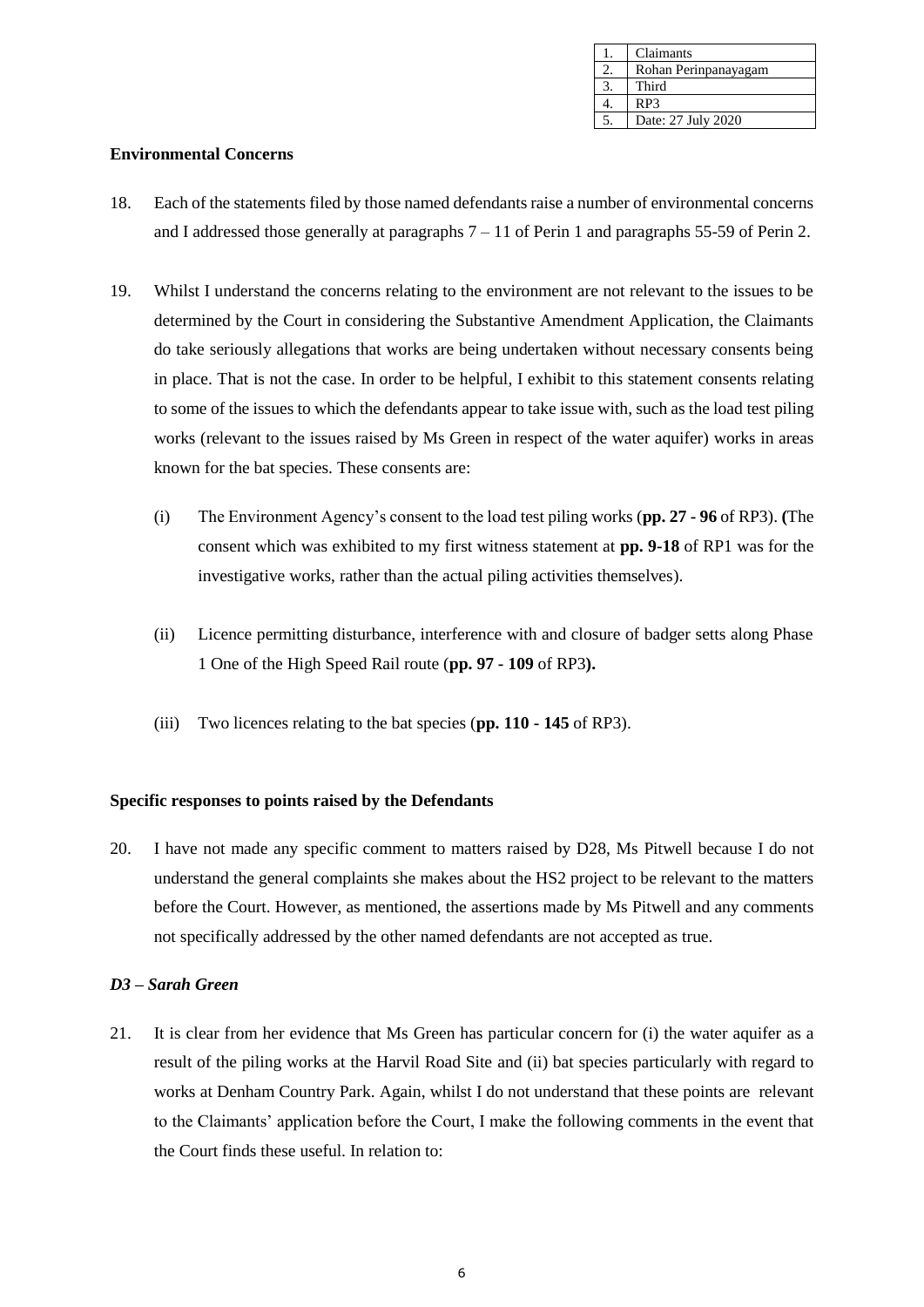| Claimants            |
|----------------------|
| Rohan Perinpanayagam |
| Third                |
| RP3                  |
| Date: 27 July 2020   |

## (i) *the Water Aquifer ("the Aquifer"):*

- (a) the principal aquifer beneath the Harvil Road Site is in a drinking water protected area. It is also subject to the Water Framework Directive 2000/60/EC ("WFD") which sets environmental objectives which must be met for water bodies. Where any development has the potential to affect a water body, the development must be assessed against the objectives of the WFD before consent to the development is given. I confirm the HS2 Scheme has been assessed against the WFD.
- (b) The Aquifer is used for public supply as well as providing support to surface water. The route of the HS2 Scheme passes through a number of groundwater zones used for public drinking water. This is therefore a highly sensitive area and the Second Claimant and its contractors understands and respects this and (as they are required to do) has paid due regard to the potential impacts on the Aquifer associated with all of its (and its subcontractors') activities.
- (c) There is a management strategy for protection of the Aquifer and the Second Claimant is required to meet a number of undertakings and assurances to provide that protection. All works with the potential to affect groundwater require prior approval from both Affinity Water and the Environment Agency and the Second Claimant (and its contractors) are required to demonstrate that the works are managed in an appropriate manner and where necessary mitigation is implemented.
- (d) In addition, monitoring of groundwater levels and quality and surface water flow and quality is required before, during and for up to 30 years after the works to assess any impacts, determine their significance and whether further monitoring is required. The monitoring data is collected and reviewed at a high frequency ranging from daily and weekly to monthly.

#### (ii) *Impact on the bat species:*

(a) The only area of Denham Country Park that is *currently* covered by the Current Injunction is plot C111\_008 which can be identified on the injunction 'Plan A'. This plot of land is required to install a temporary access road to start from Denham Court Drive, near Buckinghamshire Golf Club. This temporary access will include a temporary bridge crossing over the River Colne and will continue up to the existing National Grid 275kV overhead line which is to be diverted as part of HS2 works.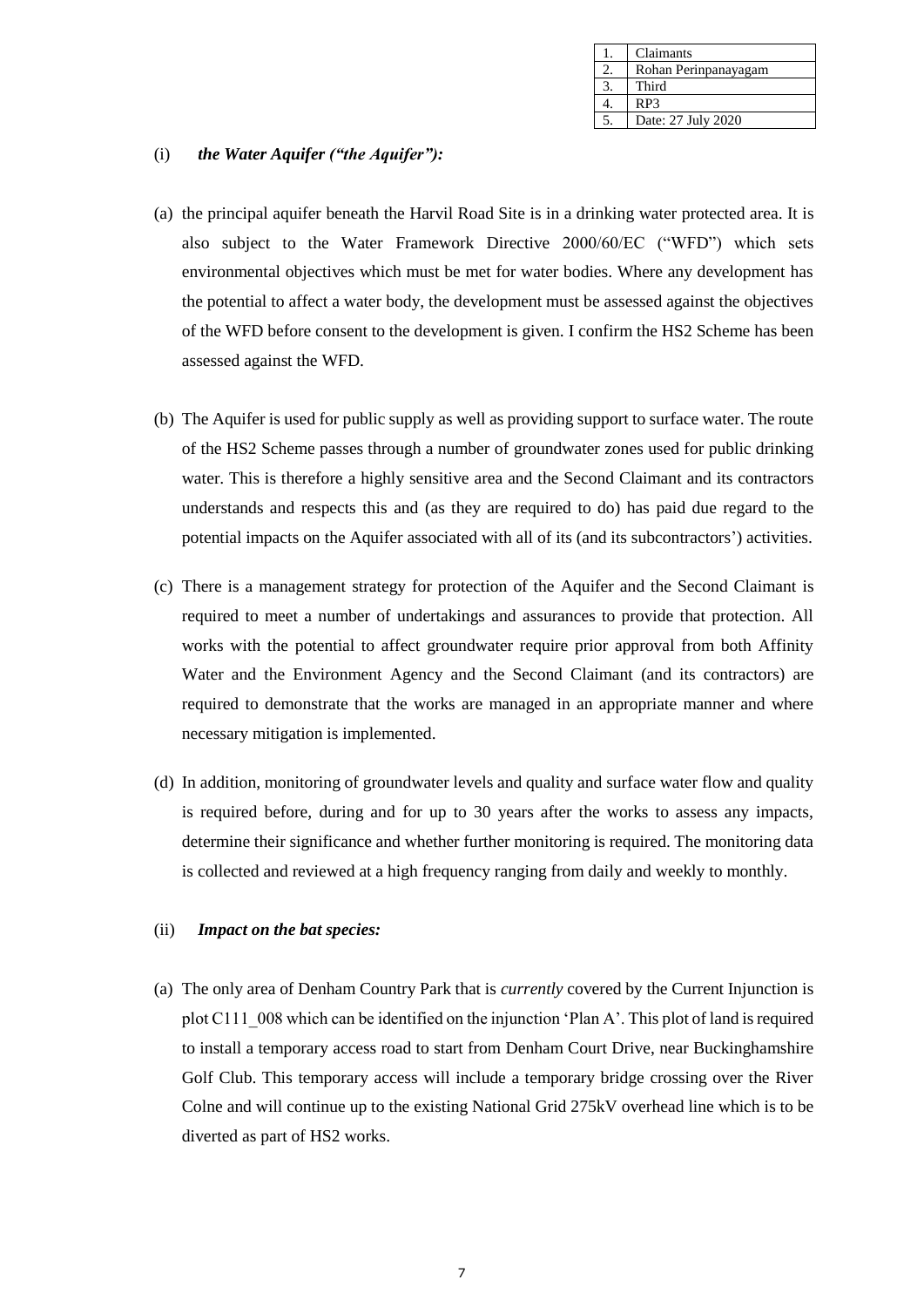| Claimants            |
|----------------------|
| Rohan Perinpanayagam |
| Third                |
| RP3                  |
| Date: 27 July 2020   |

- (b) The Second Claimant's contractors have been carrying out site setting out, ecology surveys, vegetation / tree clearance, ground investigations, site security fencing and trackway installation along the line of the route and at the location of the bridge crossing at the River Colne. This is in conjunction with obtaining the necessary ecology survey data as part of the due diligence required to obtain the appropriate licences and consents from Natural England and the Environment Agency for any works that require them.
- (c) The installation of a new diverted overhead power line is required to enable decommissioning of the existing line by National Grid at the point that it intersects the new HS2 route. This is to prevent a conflict between the high voltage power lines and the traction current for the new railway. The diversion needs to be completed well in advance of the railway construction. This is because the Colne Valley Viaduct construction works, with associated jetty piling and a viaduct gantry will also require sufficient clearance from the overhead power lines. The installation of the diverted route will provide enough clearance for both the new railway and its associated construction works.
- (d) Overall, the overhead line diversion involves construction of temporary compounds and access roads including associated bridges, piling, construction of new tower bases and new towers, and cable stringing over the new route of the overhead line across existing and new towers. Specifically, in Denham, a new tower is required to allow it to convey the diverted line on the new direction and withstand the new angles of deviation in the overhead cables. The temporary access route will be used to construct the new tower in Denham Country Park. The same access will also be used to remove the overhead lines and dismantle the old towers no longer needed in Denham Country Park once the line has been diverted.
- (e) In response to concerns raised by D3 Ms Green in relation to alleged works in breach of legislation relating to the bat species, I confirm that the Second Claimant's contractor has been completing non-licensable works on behalf of the Second Claimant in the Denham Country Park area. Trees with negligible and low suitability for roosting bats have been felled, under the watching brief of an ecologist. This work does not require a bat licence.
- (f) Alongside those non-licensable works, the Second Claimant's contractor has been engaging with Natural England in relation to the submission of a standard bat licence application for their licensable works. This bat licence was issued (see **pp. 110 - 145** of RP3) on 20 July 2020. No works for which a bat licence is required have been undertaken prior to the licence being issued.